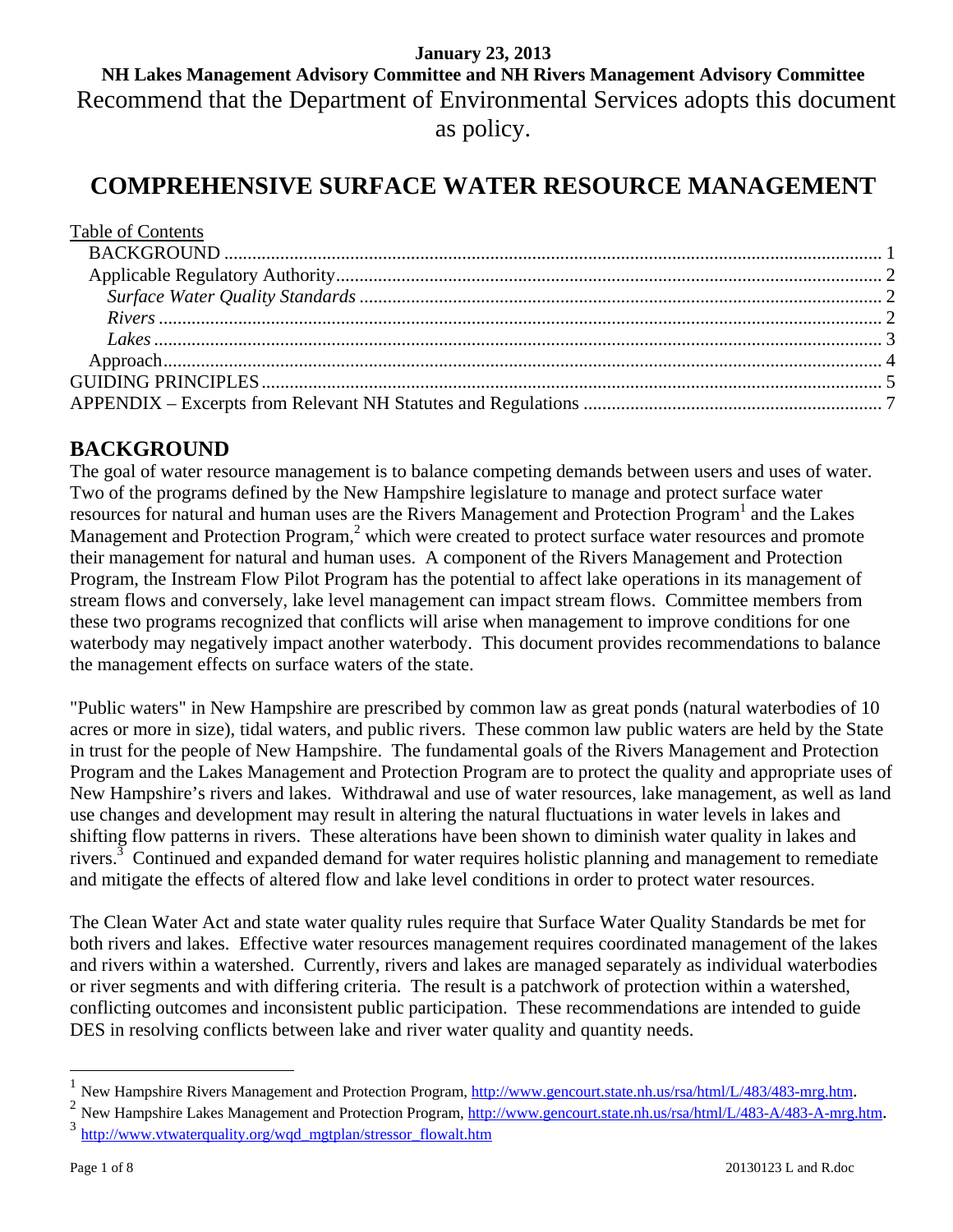## **Applicable Regulatory Authority**

Water quality and Designated Uses are maintained and protected through the Water Quality Standards, which include RSA 485A:8, Classification of Water, and Env-Wq 1700, Surface Water Quality Regulations. The Rivers and Lakes Management and Protection Programs, in RSA 483 and RSA 483-A respectively, reinforce the obligation to protect water quality in these waterbodies. Relevant sections of these regulations may be found in the Appendix.

### *Surface Water Quality Standards*

RSA 485A:8<sup>4</sup> establishes that all New Hampshire surface waters must be classified as either Class A or Class B waters, and establishes certain minimum surface water quality criteria for each classification. The Surface Water Quality Regulations in Env-Wq  $1700<sup>5</sup>$  provide further direction to safeguard New Hampshire's waters through protection criteria for: 1) Designated Uses; 2) Antidegradation provisions; and 3) the establishment of additional water quality criteria, including both numeric and narrative water quality standards.

Designated Uses<sup>6</sup> represent the uses that a waterbody should support. The Designated Uses for New Hampshire waters are:

- 1. Aquatic life
- 2. Fish and shellfish consumption
- 3. Drinking water supply
- 4. Primary and secondary contact recreation (swimming and boating)
- 5. Wildlife

Surface Water Quality Regulations describe numeric and narrative water quality standards. The water quality criteria include water quality and water quantity conditions necessary to protect the biological and aquatic community in surface waters. Narrative criteria for stream flow and water levels must be defined numerically. Numeric criteria are being developed for river flows under the Instream Flow Pilot Program and draft guidance for evaluating lake level fluctuation limits are being developed as described below.

Antidegradation provisions protect and maintain the quality of state surface waters by establishing a process for review and justification of proposed activities that would increase pollutant loads, degrade water quality, or otherwise adversely affect the uses of a waterbody. Any activity that is proposed and would potentially result in significant lowering of water quality must show that the activity is necessary for important economic or social development in the area where the waterbody is located.<sup>7</sup>

#### *Rivers*

The Rivers Management and Protection Program Act identifies protections for Designated Rivers under the Rivers Program. The Program's intent is to support water quality laws which include maintaining the levels adequate to protect Designated Uses.

 $\overline{a}$ 

 $\frac{4 \frac{\text{http://www.gencourt.state.nh.us/rsa/html/L/485-A/485-A-8.htm}}{5 \frac{\text{http://des.nh.gov/organization/commissioner/legal/rules/documents/env-wq1700.pdf}}$ <br>  $\frac{6 \frac{\text{http://des.nh.gov/organization/commissioner/legal/rules/documents/env-wq1700.pdf}}{8 \frac{\text{NH's Designated Uses are described in the NH Consolidated Assessment and Listing Methodology}}$ 

http://des.nh.gov/organization/commissioner/pip/factsheets/wmb/documents/wmb-<br>DES Fact Sheet - What is Antidegradation? http://des.nh.gov/organization/commissioner/pip/factsheets/wmb/documents/wmb-23.pdf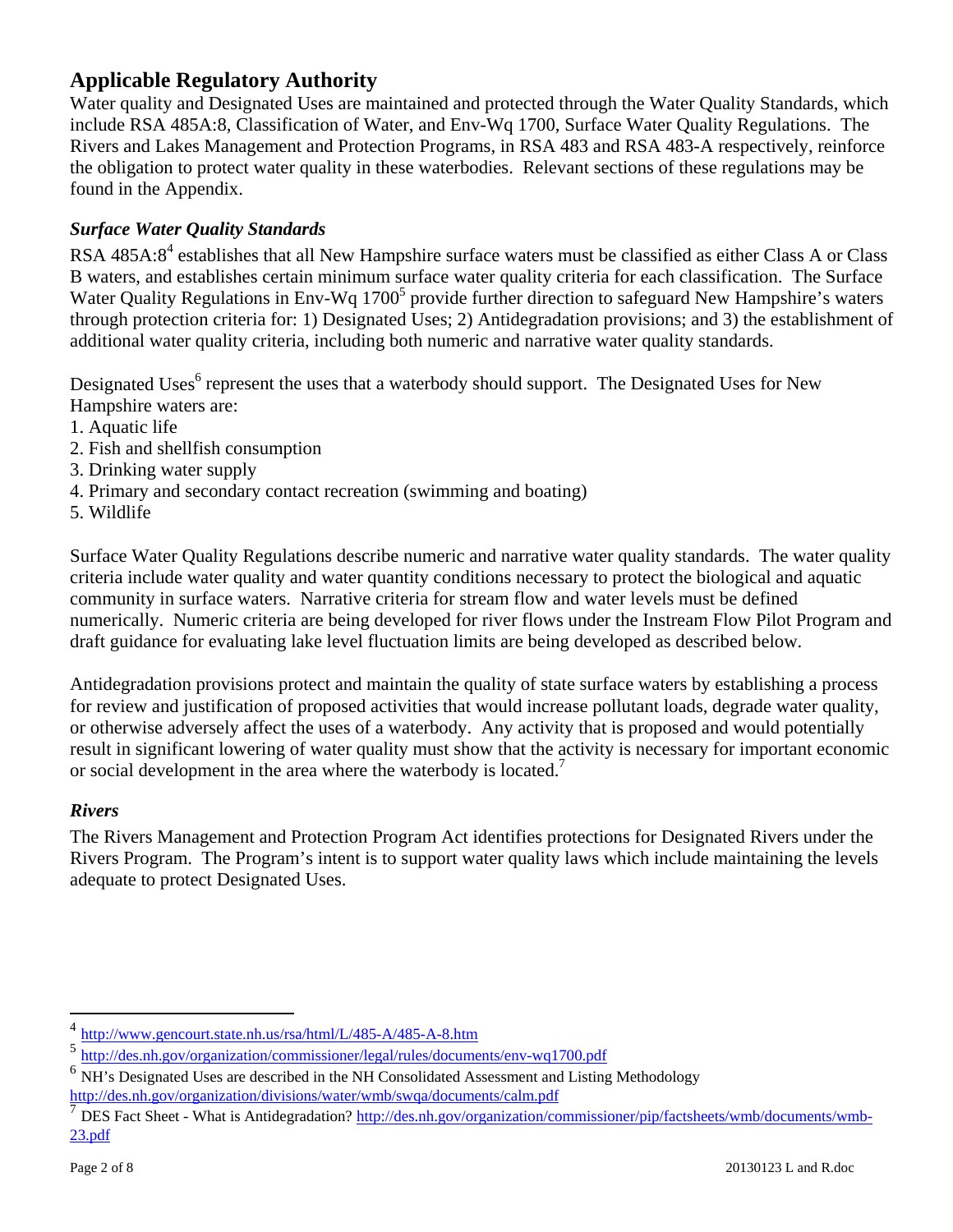The Act also describes an Instream Flow Program to be applied to certain designated rivers. RSA 483:9c of the Rivers Management and Protection Act<sup>8</sup> requires development of criteria to establish protected instream flows along with a management plan to implement those flows. A protected instream flow is the amount of water needed to support the instream human and natural uses that depend on the river. The Instream Flow Program translates the narrative standards in the Surface Water Quality Regulations into numeric thresholds.

Instream Flow Rules adopted in  $2003^9$  describe the methods for applying flow management including requirements for conservation and water use changes by water users and for management of impoundments by dam owners. Flow criteria are developed from site specific studies of river resources and characteristics to generate numerical flow standards. These rules did not include guidance for management of lakes other than management would be negotiated with the dam owner, although other stakeholders' input must be considered during the development of the process and the specific management plans. Stakeholders include the NH Department of Fish and Game and the Department of Resources and Economic Development, among others. No specific process was described for protection of lake interests under the Instream Flow Rules. However, the Lakes Management and Protection Program Act and the Surface Water Quality Rules apply to all aspects of the Instream Flow management.

## *Lakes*

The intent of the Lakes Management and Protection Program Act (RSA 483-A) is to identify management measures to enhance the environmental, biological, social and economic assets as well as the public health and recreational enjoyment of lakes. The Program strives to recommend lake protection activities, provide technical assistance, and support water quality laws. Some of these laws include provisions for maintaining adequate lake levels to protect Designated Uses.

At this time there are no numerical water quality criteria for managing impoundment and lake levels, but draft guidance has been developed.10 Under the draft lake fluctuation guidance the range of variability of natural lake levels is used as one of the guidelines for management. The natural variability represents the range of conditions that are known to support the natural ecosystem. Assessments of other uses of the lake, such as recreation, are also part of developing a lake's management. The final management plan balances these components to meet water quality standards and support existing uses.

The draft guidance is being developed for evaluating lake level fluctuations to meet biological and aquatic community integrity when determining whether to issue or deny Water Quality Certification for proposed water withdrawals and hydrologic modifications per RSA 485-A:12, III and IV. This draft guidance describes an assessment process for evaluating the effect of changes to lake levels when a change to lake management is proposed. The assessment process evaluates the proposed changes in comparison with the range of natural water level changes and with the limits of antidegradation provisions. Using the natural range of variability for management of lake levels parallels the proposed New Hampshire protected instream flow management criteria for rivers.

The concept of natural lake level fluctuations is being used in other states. For example, Chapter 587 of Maine law requires the natural variation of water level as a permit condition. "Water level requirements take into account natural variation of water levels that occur in Maine lakes and ponds, and the uses and

 $\overline{a}$ 

RSA 483:9-c Establishment of Protected Instream Flows - http://www.gencourt.state.nh.us/rsa/html/l/483/483-9-c.htm. The RMPP Act was modified in Chapter 278, Laws of 2002, creating a pilot program to apply instream flow protection initially only to the Lamprey and Souhegan Designated Rivers.

Chapter Env-Wq 1900 Rules For The Protection Of Instream Flow On Designated Rivers; readopted in 2011 with amendment;

http://des.nh.gov/organization/commissioner/legal/rules/documents/env-wq1900.pdf<br><sup>10</sup> Draft lake level fluctuation assessment process is called "Process for Determining Appropriate Water Level Fluctuations in Impoundments for Water Quality Certifications"; current version revised July 17, 2012.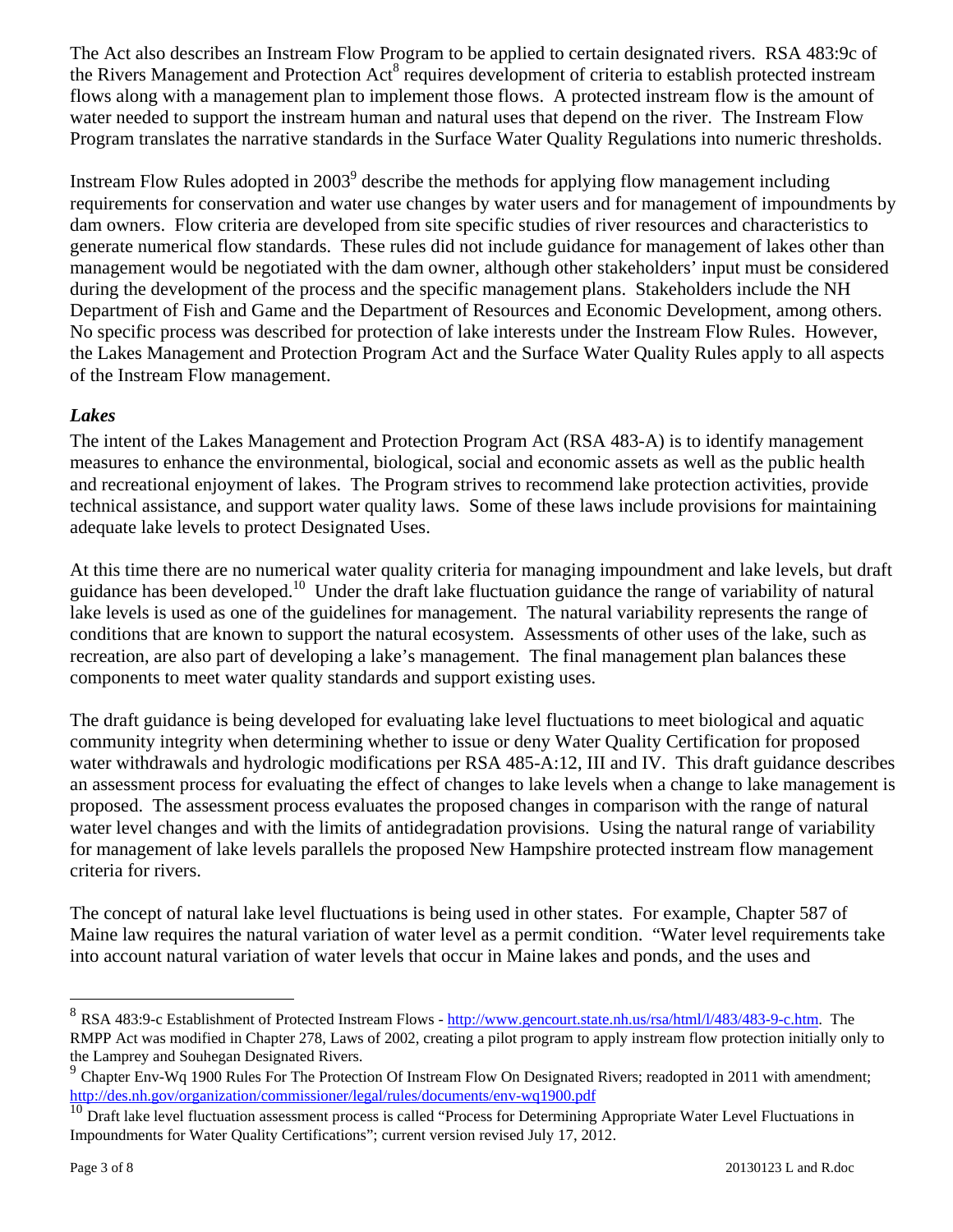characteristics assigned by the water quality classification program. Water level is managed to provide variation that takes into account expected seasonal levels shown to protect aquatic resources and other water quality standards. Flows or water levels established by regulatory permit shall be based on the results of a site-specific flow or water level study, taking into account the need for natural variation of flow and natural variation of water level."<sup>11</sup>

## **Approach**

The fundamental goal of water management is to attain Surface Water Quality Standards in all surface waterbodies while providing sufficient water to support a variety of appropriate uses. Attaining standards includes restoring surface waterbodies to maintain physical, chemical and biological integrity<sup>12</sup> such that Designated Uses are protected. Supporting biological integrity in rivers means maintaining flows that mimic the natural patterns to which an ecosystem is adapted.<sup>13</sup> Similarly, lake level changes that are maintained within the range of natural variation will be most supportive of ecological needs and water quality criteria.

These recommendations establish guidelines for applying instream flow protections to rivers together with management for lake level protections such that each may be supported. Management must balance water quality standards on both lakes and rivers with existing uses. These recommendations take into account and accept that the water level of most waterbodies in New Hampshire has been altered by damming and results in new baseline conditions. In such scenarios where the dam will remain, these new reference water levels will be considered when proposing management changes. Thus, while lake levels are not generally managed within a range of natural variation, as management plans are developed they should strive to use a natural lake level variability as a framework to represent universal water quality protections.

Implementation of these concepts may require the development, on a site-specific basis, of numeric thresholds for lake levels or river flows that indicate attainment of Water Quality Standards. In addition, site-specific conditions may be further evaluated under the Antidegradation provisions of the Surface Water Quality Regulations in order to maintain existing high quality conditions.

Water is a finite, but reusable and renewable, resource. Fortunately, water may be used many times as it moves from its headwaters to the sea. Sustainable water management can take advantage of this because most water use is not consumptive. Water that is used and returned to be used again provides for more sustainable use. However, upgrades and repairs to aging infrastructure must be designed to return the used water as close as possible to the withdrawal site in order to reduce losses and leakage, and to support the reuse of water within a watershed.

<u>.</u>

Maine Department of Environmental Protection, Chapter 587: IN-STREAM FLOWS AND LAKE AND POND WATER LEVELS, http://water.epa.gov/scitech/swguidance/standards/wqslibrary/upload/06-096-CMR-587-2011-06.pdf.<br><sup>12</sup> Env-Wq 1703.01(b)

<sup>13</sup> Poff, N. L. et al. 1997. The Natural Flow Regime. *BioScience* Vol. 47, No. 11: pp. 769-784. http://www.fs.fed.us/stream/Poffetal\_1997.pdf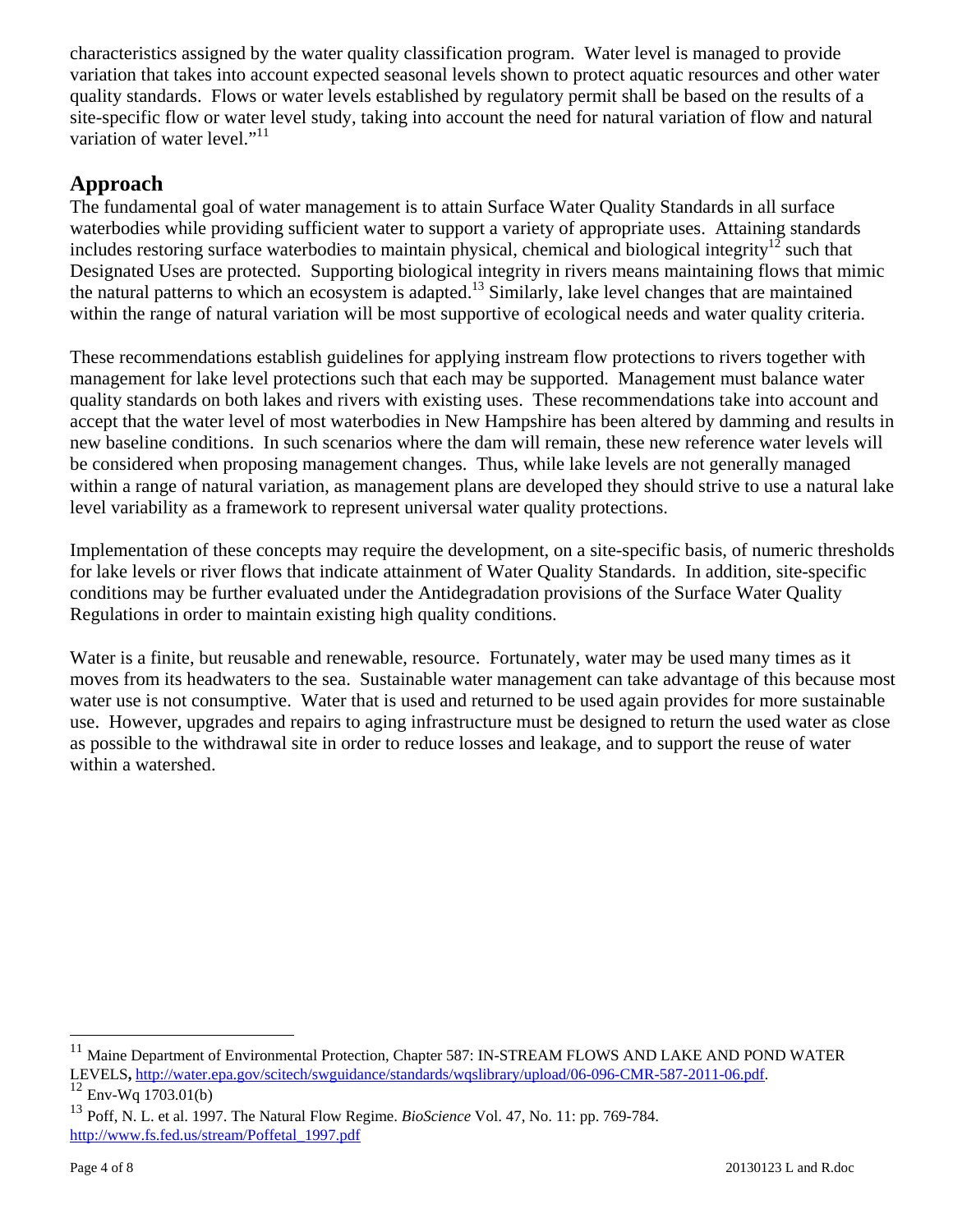## **GUIDING PRINCIPLES**

**Together, the New Hampshire Lakes and Rivers Management Advisory Committees recommend the following principles for DES evaluation of water resource management decisions. The committees believe these principles should be followed because adherence to these principles will ensure balanced and sustainable water use and attainment of water quality standards for river flows and lake levels. These Guiding Principles are intended to be applied simultaneously and their order below does not represent a hierarchy.** 

### **1) Support Designated Uses in all surface waters.**

Water resource management should result in the maintenance and restoration of Designated Uses of all surface waters. Attainment of water quality standards requires protection of Designated Uses, which are affected by both water quality and water quantity. Standards include the requirement to restore both river flows and lake levels to maintain chemical, physical, and biological integrity. Where surface water quality will be degraded, this degradation shall not exceed the limits of the Antidegradation provisions. Under Antidegradation provisions, water quality should be maintained well above the minimum standards that support Designated Uses. Thus, all parties should strive to maximize the water quality and quantity conditions and Designated Uses of all water resources.

#### **2) Water resources management includes all waters and uses.**

All lakes, impoundments, rivers, and water withdrawals and water returns in a watershed should be included in a comprehensive water resources management program. Water bodies and water uses all occur within the context of a larger watershed-wide water resource. Management of lakes has the capacity to deprive or to supply water to the downstream river. Balancing the roles of both rivers and lakes in the management of the water resource is necessary to meet water quality goals. Management must not unduly damage one resource to protect or enhance another. Watershed plans should be developed, and where they exist, should address attaining water quality standards by including lakes, impoundments, rivers, water withdrawals and water returns as interrelated management components, not as independent entities.

## **3) Imitate natural water conditions to meet Surface Water Quality Standards.**

Imitating natural water level conditions in lakes and river flow conditions in rivers is the most appropriate way to ensure Water Quality Standards for aquatic life are protected. Naturally, neither river flows nor lake levels are static over time. Most organisms cannot adapt and survive as quickly as changes, such as alteration of river flows and lake levels, are made to their essential habitats. It takes many centuries or longer for fish and other aquatic organisms to genetically adapt to the natural range of variation in such conditions. However, water levels and flows in almost all lakes and rivers in the state have become managed to some extent. Maintenance of physical and biological integrity in rivers is supported by flows that mimic the natural variation of flows described with components of timing, magnitude, frequency, duration and rate of change. Similarly, natural lake level fluctuations that can be expected to maintain biological integrity should follow patterns of natural variability. Management should be applied that adequately mimics a more natural hydrologic condition of flow and water level variability such that water quality standards of the affected waterbodies are not compromised.

#### **4) Watershed-specific evaluations are necessary.**

Watershed-specific evaluations are necessary to take into account varying lake and river conditions as well as stakeholder concerns. Lake water quality conditions range from low-nutrient, coldwater lakes to nutrient-rich, warmwater lakes. In addition, lakes show varied shoreline, littoral and benthic conditions which can affect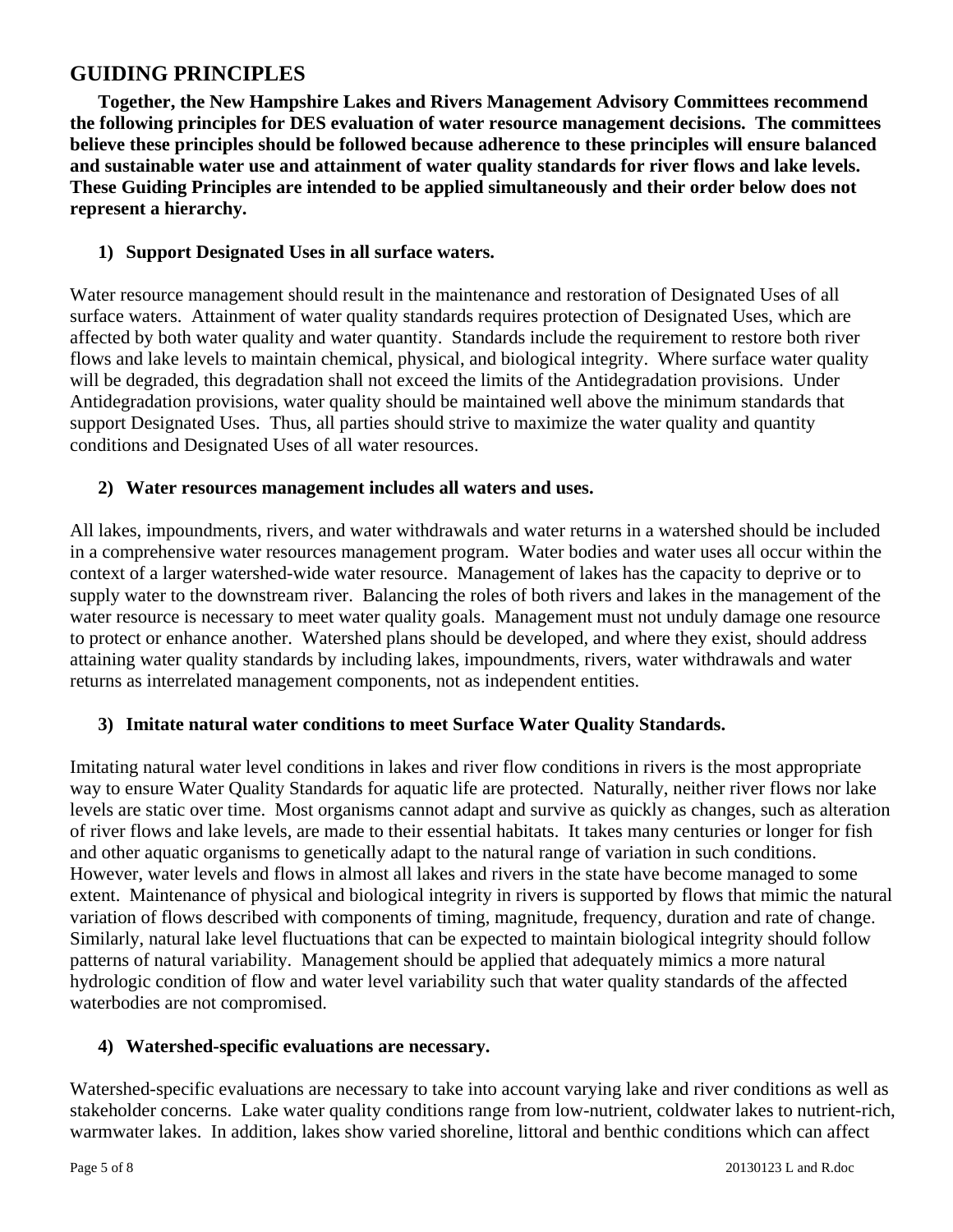ecosystem values. Lakes are also managed for a variety of societal purposes that include, but are not limited to, water supply, hydropower generation, recreation and other interests. Similarly, rivers have varying aspects that encourage or dissuade various activities. Management actions must be based on the site-specific ecological uses and societal values in order to protect the Designated Uses.

### **5) Use infrastructure to support sustainable water use.**

Well designed and implemented water infrastructure construction can provide a higher level of sustainable water use. Sustainable water use requires planning and investment that support current and future infrastructure needs in order to return water to the environment locally, reduce losses, and enable reuse of the resource water. Water is lost from a watershed when it is exported to another watershed, evaporated or returned to a location downstream from where it was withdrawn. These losses comprise consumptive uses that can be reduced by retaining water within the watershed, reusing water, or both. In addition, loss of water as a result of leaks and infrastructure breakage represent water that is displaced. Planning for infrastructure improvements in much of the water supply distribution network and water treatment systems provides an opportunity to incorporate upgrades that will ensure greater long-term sustainability of water resources. Infrastructure decisions should be made that support non-consumptive use by improving systems' abilities to treat and return water locally, conserve water, repair leaks to reduce losses, and increase the reuse of water.

#### **6) Base water management on the public trust and riparian rights doctrines.**

Water resources management decisions should be based on the public trust and riparian rights doctrines<sup>14</sup> (also known as the 'reasonable use doctrine') rather than establishing specific allocations of water for specific users. These doctrines allow riparian owners to make any reasonable use of water that does not unduly interfere with the competing rights and interests of other riparian owners or the public trust. The reasonable use doctrine as it exists in New Hampshire recognizes that water availability is finite and that all riparian and littoral land owners, along with the general public, have a right to share the available water. The water in excess of the volume and flow necessary to meet the Water Quality Standards may be used by these land owners so long as they respect the needs of downstream users by sharing what is available. Increased demand for water will require balancing usage among all existing and new users to sustain their riparian rights under the reasonable use doctrine.

## **7) Follow water resource emergencies by developing avoidance strategies.**

Emergency conditions<sup>15</sup> that endanger human health and safety will be managed to protect life and property. Meeting emergency conditions may require violating Water Quality Standards for periods of time. However, following the emergency, steps should be taken to avoid repetition of these emergency conditions. Adaptive management plans must address the cause or the frequency, or both, of future emergencies. General concepts for avoiding emergency water supply conditions or water quality impairments include, but are not limited to, identification and development of alternate water supplies, storage of water through artificial recharge or impoundments, conservation of water, and water reuse technologies.

1

<sup>14</sup> http://xml2.des.state.nh.us/blogs/lmac/wp-content/uploads/2010/11/20101112.FINAL-Public-Trust-Doctrine-and-Lake-Management-in-New-Hampshire3.pdf See also Appendix under Re: Riparian Rights.<br><sup>15</sup> RSA 4:45 and RSA 483:9-c, IV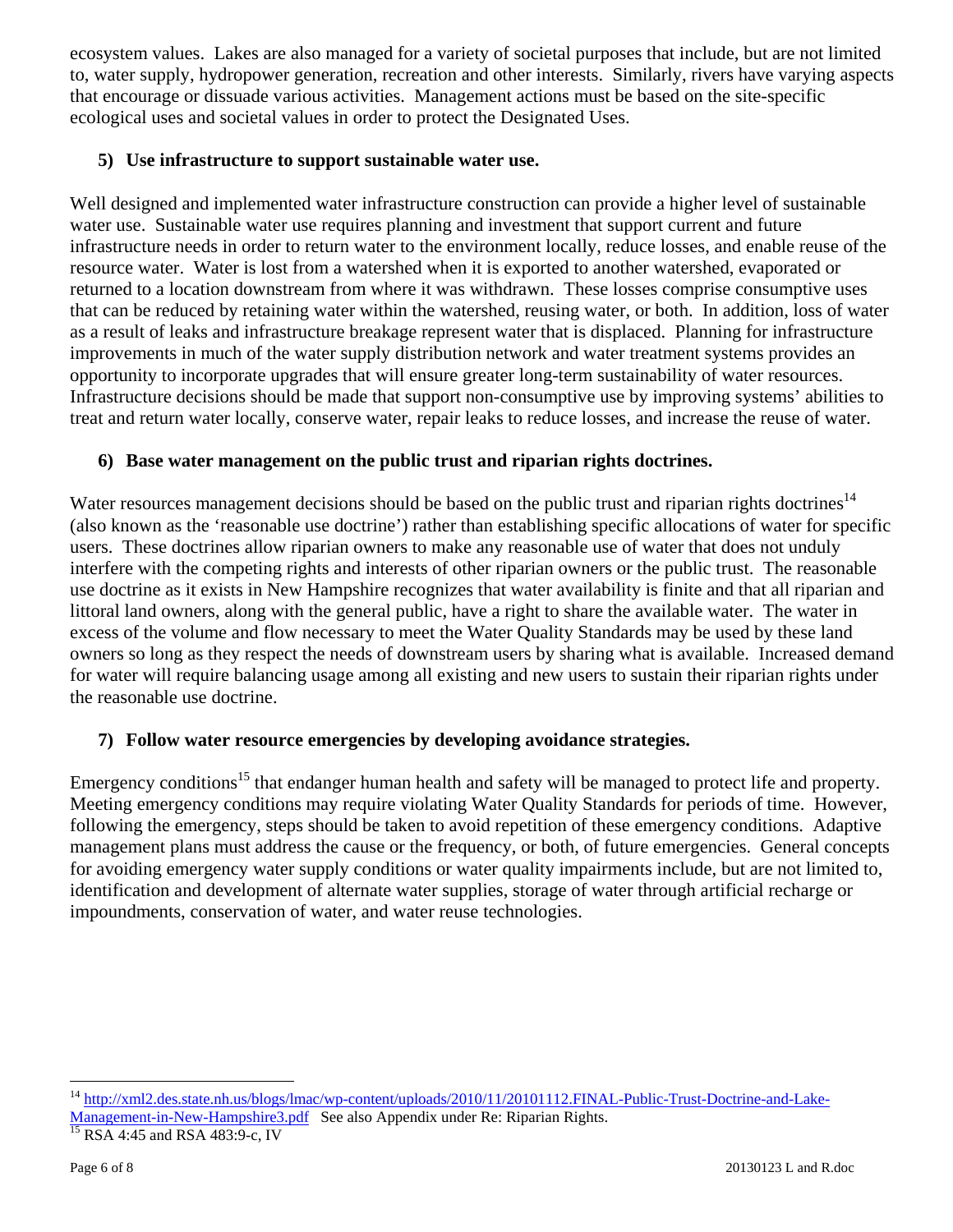## **APPENDIX – Excerpts from Relevant NH Statutes and Regulations**

## **Surface Water Quality Regulations Excerpts**

Env-Wq 1701.02 Applicability.

- (a) These rules shall apply to all surface waters.
- (b) These rules shall apply to any person who causes point or nonpoint source discharge(s) of pollutants to surface waters, or who undertakes hydrologic modifications, such as dam construction or water withdrawals, or who undertakes any other activity that affects the beneficial uses or the level of water quality of surface waters.

Env-Wq 1703.01 Water Use Classifications.

- (b) All surface waters shall be restored to meet the water quality criteria for their designated classification including existing and designated uses, and to maintain the chemical, physical, and biological integrity of surface waters.
- (c) All surface waters shall provide, wherever attainable, for the protection and propagation of fish, shellfish and wildlife, and for recreation in and on the surface waters
- (d) Unless the flows are caused by naturally occurring conditions, surface water quantity shall be maintained at levels adequate to protect existing and designated uses.

Env-Wq1703.19 Biological and Aquatic Community Integrity:

- (a) The surface waters shall support and maintain a balanced, integrated, and adaptive community of organisms having a species composition, diversity, and functional organization comparable to that of similar natural habitats of a region.
- (b) Differences from naturally occurring conditions shall be limited to non-detrimental differences in community structure and function.
- Env-Wq 1702.07 "Biological integrity" means the ability of an aquatic ecosystem to support and maintain a balanced, integrated, adaptive community of organisms having a species composition, diversity, and functional organization comparable to that of similar natural habitats of a region.

Env-Wq 1708.02 Applicability. Antidegradation shall apply to:

- (c) Any increase in flow alteration over an existing alteration; and
- (d) Any hydrologic modifications, such as dam construction and water withdrawals.

## **Rivers Law Excerpts**

RSA 483 Rivers Management and Protection Act

**483:1 Statement of Policy. – ...** The state shall ... regulate the quantity and quality of instream flow along certain protected rivers or segments of rivers to conserve and protect outstanding characteristics including recreational, fisheries, wildlife, environmental, hydropower, cultural, historical, archaeological, scientific, ecological, aesthetic, community significance, agricultural, and public water supply so that these valued characteristics shall endure as part of the river uses to be enjoyed by New Hampshire people. If conflicts arise in the attempt to protect all valued characteristics within a river or stream, priority shall be given to those characteristics that are necessary to meet state water quality standards.

**483:2 Program Established; Intent. –** There is established within the department of environmental services the New Hampshire rivers management and protection program.